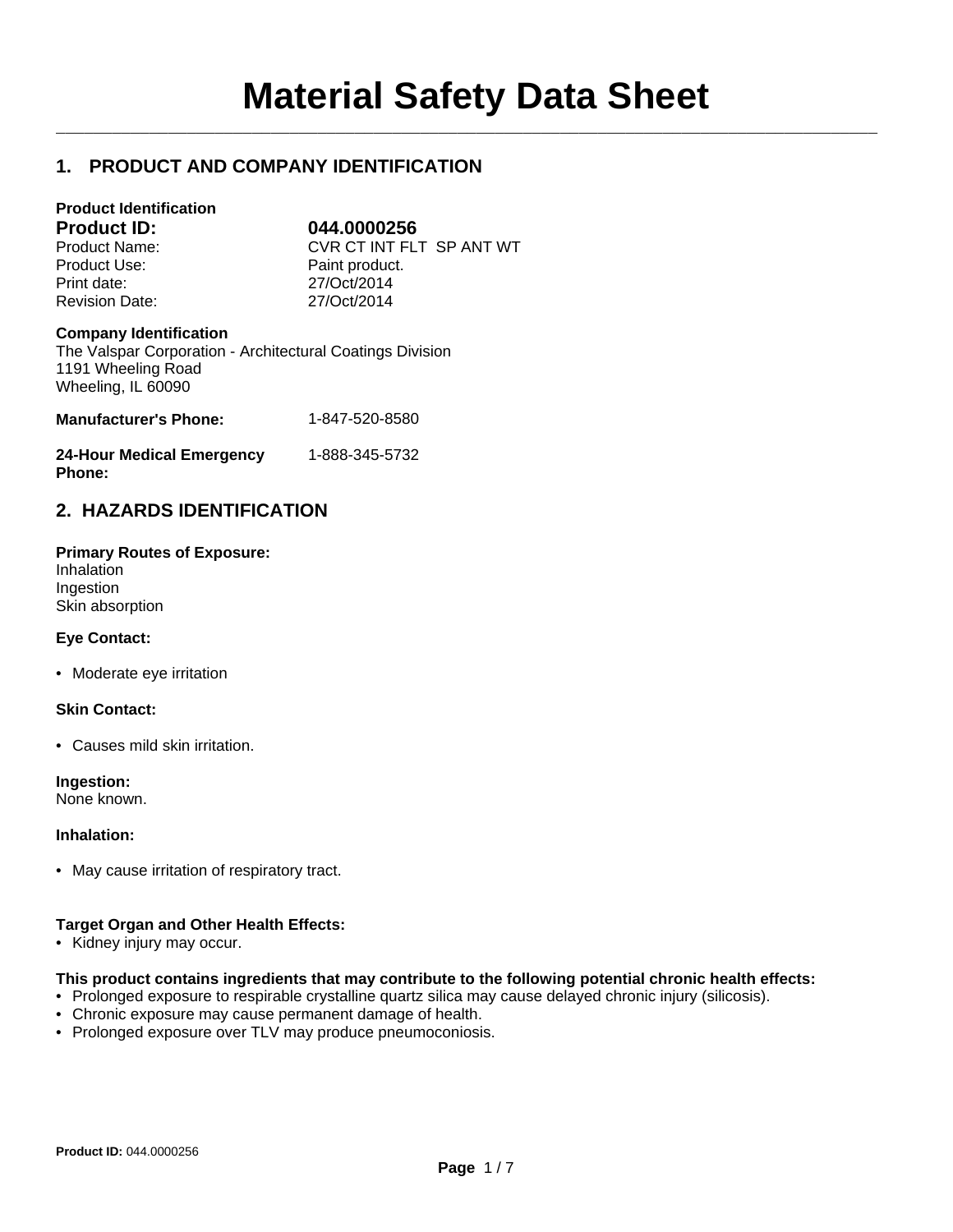### **Carcinogens:**

- Possible cancer hazard. Contains material which may cause cancer based on animal data.
- Cancer hazard. Contains material which can cause cancer.

## **3. COMPOSITION / INFORMATION ON HAZARDOUS INGREDIENTS**

| <b>Ingredient Name</b><br><b>CAS-No.</b> | Approx.<br>Weight % | <b>Chemical Name</b>                   |
|------------------------------------------|---------------------|----------------------------------------|
| <b>CLAY</b><br>66402-68-4                | $15 - 20$           | Ceramic materials and wares, chemicals |
| <b>SILICA</b><br>14808-60-7              | $5 - 10$            | QUARTZ (Si02)                          |
| <b>TITANIUM DIOXIDE</b><br>13463-67-7    | - 5                 | Titanium dioxide                       |
| <b>SILICA</b><br>14464-46-1              | - 5                 | Silica, cristobalite                   |

If this section is blank there are no hazardous components per OSHA guidelines.

## **4. FIRST AID MEASURES**

### **Eye Contact:**

Get medical attention, if symptoms develop or persist. Immediately flush eye(s) with plenty of water. Remove any contact lenses and open eyes wide apart.

#### **Skin Contact:**

Wash off with plenty of water.

#### **Ingestion:**

Get medical attention if symptoms occur

#### **Inhalation:**

Move to fresh air. Get medical attention, if symptoms develop or persist.

### **Medical conditions aggravated by exposure:**

Any respiratory or skin condition.

## **5. FIRE FIGHTING MEASURES**

| Flash point (Fahrenheit):        | 205                                              |
|----------------------------------|--------------------------------------------------|
| Flash point (Celsius):           | 96                                               |
| Lower explosive limit (%):       | not determined                                   |
| Upper explosive limit (%):       | not determined                                   |
| Autoignition temperature:        | not determined                                   |
| Sensitivity to impact:           | no                                               |
| Sensitivity to static discharge: | Sensitivity to static discharge is not expected. |
| Hazardous combustion products:   | See Section 10.                                  |
|                                  |                                                  |

### **Unusual fire and explosion hazards:**

None known.

### **Extinguishing media:**

Carbon dioxide, dry chemical, foam and/or water fog.

### **Fire fighting procedures:**

Firefighters should be equipped with self-contained breathing apparatus and turn out gear. Keep containers and surroundings cool with water spray.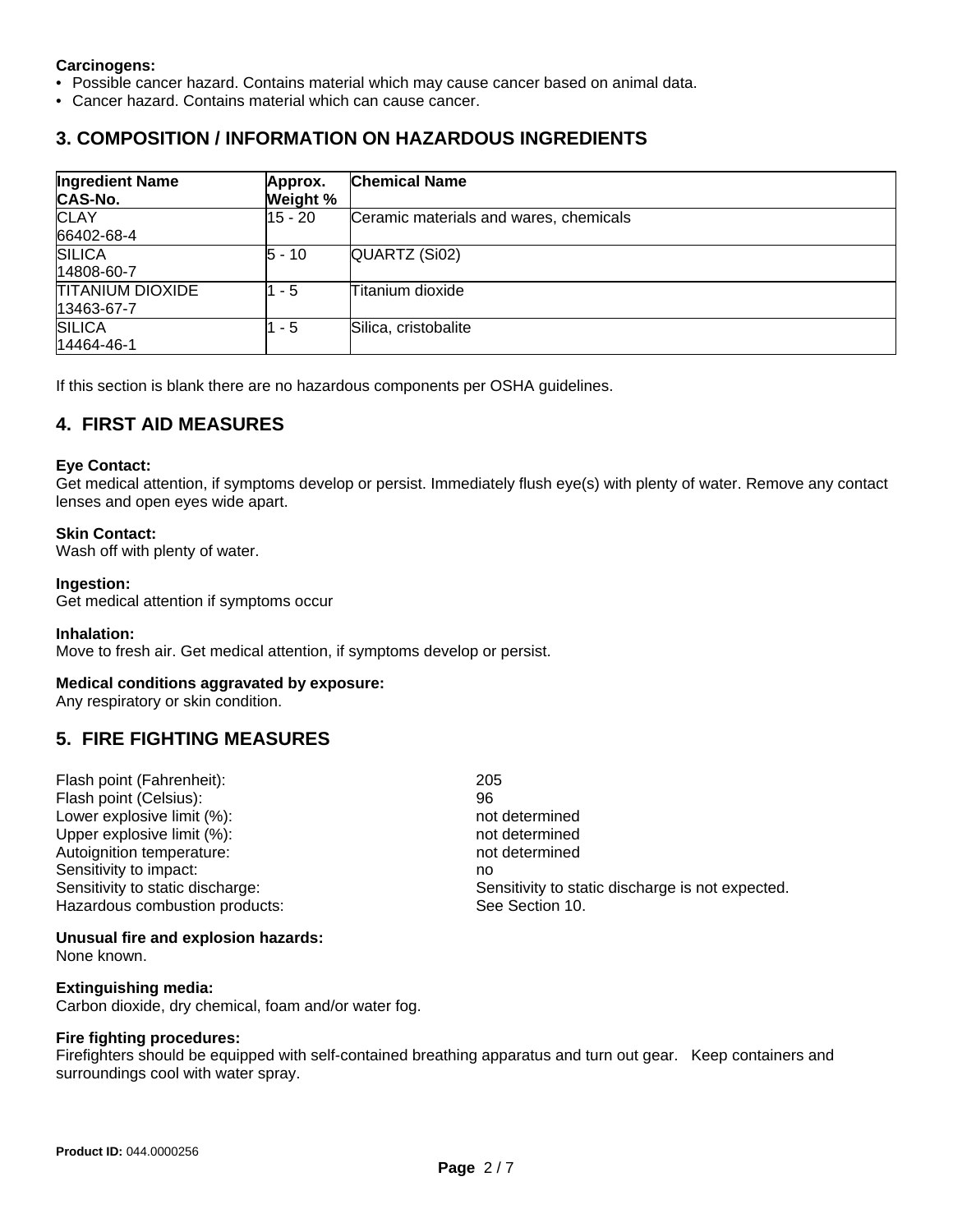# **6. ACCIDENTAL RELEASE MEASURES**

### **Action to be taken if material is released or spilled:**

Ventilate the area. Contain spillage, soak up with non-combustible absorbent material, (e.g. sand, earth, diatomaceous earth, vermiculite) and transfer to a container for disposal according to local / national regulations (see section 13). Avoid contact with eyes.

## **7. HANDLING AND STORAGE**

### **Precautions to be taken in handling and storage:**

Keep container closed when not in use. Do not freeze. Since emptied containers may contain product residue, follow all label warnings, even after container is emptied. Do not cut, drill, grind, or weld on or near this container.

# **8. PERSONAL PROTECTIVE EQUIPMENT AND EXPOSURE CONTROLS**

### **Personal Protective Equipment**

### **Eye and face protection:**

Wear safety glasses or goggles to protect against exposure.

### **Skin protection:**

Appropriate chemical resistant gloves should be worn.

### **Respiratory protection:**

If exposure cannot be controlled below applicable limits, use the appropriate NIOSH approved respirator such as an air purifying respirator with organic vapor cartridge and dust/mist filter. Consult the respirator manufacturer's literature to ensure that the respirator will provide adequate protection. Read and follow all respirator manufacturer's instructions.

#### **Ventilation**

Use only in well-ventilated areas. Ensure adequate ventilation, especially in confined areas.

### **Exposure Guidelines**

### **OSHA Permissible Exposure Limits (PEL's)**

| <b>Ingredient Name</b><br><b>CAS-No.</b> | Approx.<br>Weight % | <b>TWA (final)</b>                                                                                                                                                                   | <b>Ceilings limits (final)</b> | <b>Skin designations</b> |
|------------------------------------------|---------------------|--------------------------------------------------------------------------------------------------------------------------------------------------------------------------------------|--------------------------------|--------------------------|
| <b>CLAY</b><br>66402-68-4                | 15 - 20             | 5 mg/m <sup>3</sup> TWA Zr                                                                                                                                                           |                                |                          |
| <b>SILICA</b><br>14808-60-7              | $5 - 10$            | $(30)/(%SiO2 + 2)$ mg/m <sup>3</sup><br>TWA, total dust<br>$(250)/(%SiO2 + 5)$ mppcf<br>TWA, respirable fraction<br>$(10)/(%SiO2 + 2)$ mg/m <sup>3</sup><br>TWA, respirable fraction |                                |                          |
| <b>TITANIUM DIOXIDE</b><br>13463-67-7    | $1 - 5$             | 15 mg/m <sup>3</sup> TWA dust<br>total                                                                                                                                               |                                |                          |
| <b>SILICA</b><br>14464-46-1              | $1 - 5$             | Respirable. Listed.<br>Total dust. Listed.                                                                                                                                           |                                |                          |

### **ACGIH Threshold Limit Value (TLV's)**

| <b>Ingredient Name</b><br><b>CAS-No.</b> | Approx.<br>Weight % | TWA                                                                      | <b>STEL</b> | <b>Ceiling limits</b> | <b>Skin</b><br>designations |
|------------------------------------------|---------------------|--------------------------------------------------------------------------|-------------|-----------------------|-----------------------------|
| <b>CLAY</b>                              | $15 - 20$           | $\left 0.2\right $ mg/m <sup>3</sup> TWA Mn 10 mg/m <sup>3</sup> STEL Zr |             |                       |                             |
| 66402-68-4                               |                     | 5 mg/m <sup>3</sup> TWA $Zr$                                             |             |                       |                             |
| <b>SILICA</b>                            | 5 - 10              | $0.025$ mg/m <sup>3</sup> TWA                                            |             |                       |                             |
| 14808-60-7                               |                     | respirable fraction                                                      |             |                       |                             |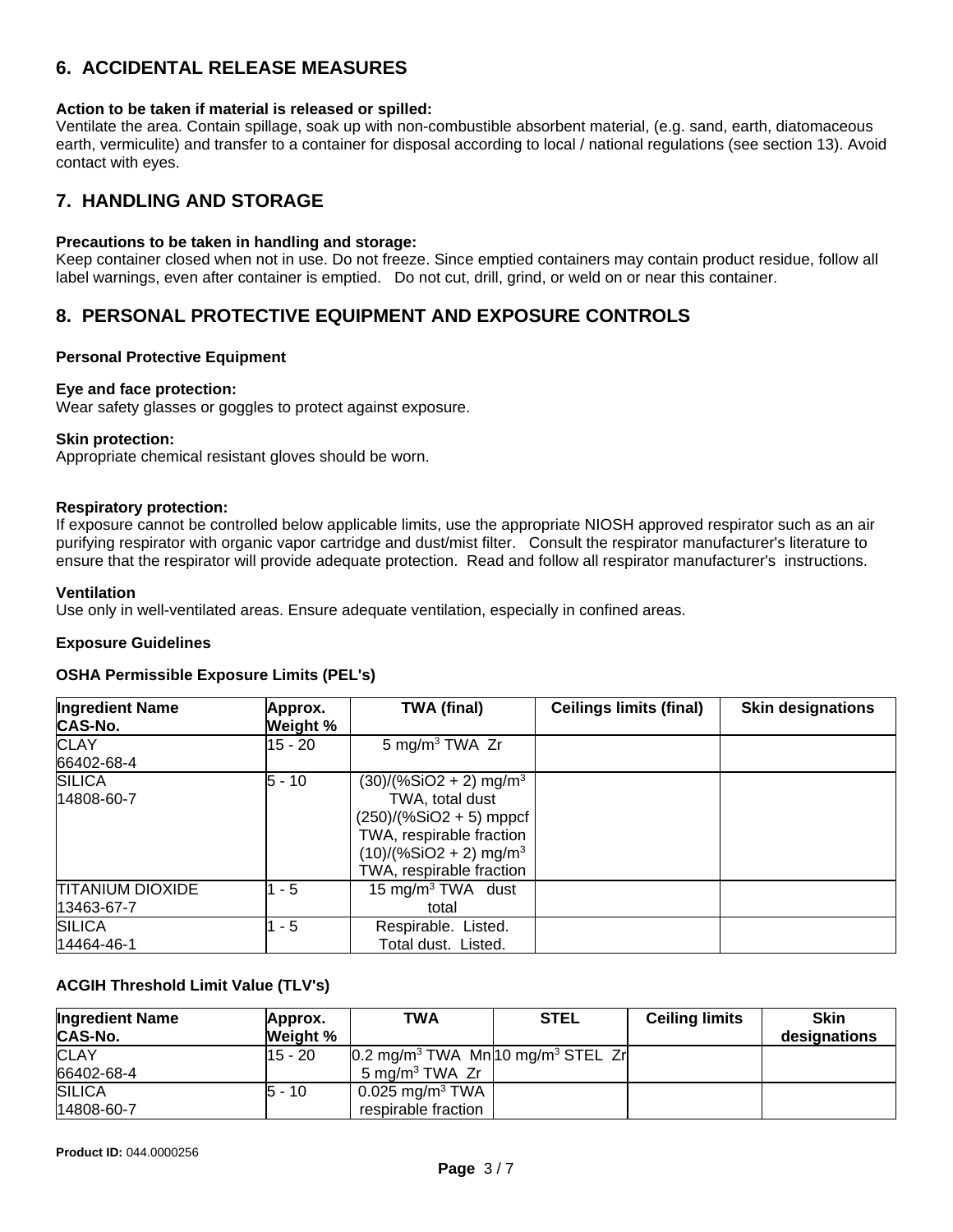| <b>Ingredient Name</b><br><b>CAS-No.</b> | Approx.<br>Weight % | TWA                                                | <b>STEL</b> | <b>Ceiling limits</b> | <b>Skin</b><br>designations |
|------------------------------------------|---------------------|----------------------------------------------------|-------------|-----------------------|-----------------------------|
| <b>TITANIUM DIOXIDE</b><br>13463-67-7    | $1 - 5$             | 10 mg/m $3$ TWA                                    |             |                       |                             |
| <b>SILICA</b><br>14464-46-1              | 1 - 5               | 0.025 mg/m <sup>3</sup> TWA<br>respirable fraction |             |                       |                             |

# **9. PHYSICAL PROPERTIES**

Odor: Normal for this product type. Physical State: liquid pH:<br>
Vapor pressure:<br>
Vapor pressure:<br>
24 mmHg @ 77 Vapor density (air = 1.0): 0.6<br>Boiling point: 212 Solubility in water: not determined Coefficient of water/oil distribution: not determined Density (lbs per US gallon): 10.82 Specific Gravity: 1.3 Evaporation rate (butyl acetate = 1.0): 0.1 Flash point (Fahrenheit): 205 Flash point (Celsius): 96<br>
Lower explosive limit (%): example and the state of the point of the point of the point of the point of the p<br>
not determined Lower explosive limit (%): Upper explosive limit (%):  $\rho$  and the state of the state of the not determined Autoignition temperature: not determined

24 mmHg @ 77ºF (25°C) 212ºF (100°C)

## **10. STABILITY AND REACTIVITY**

| Stability:                        | Stable under normal conditions.                        |
|-----------------------------------|--------------------------------------------------------|
| Conditions to Avoid:              | None known.                                            |
| Incompatibility:                  | Strong oxidizing agents                                |
| Hazardous Polymerization:         | None anticipated.                                      |
| Hazardous Decomposition Products: | Carbon monoxide and carbon dioxide. Metal oxide fumes. |

**Sensitivity to static discharge:** Sensitivity to static discharge is not expected.

# **11. TOXICOLOGICAL INFORMATION**

| <b>Ingredient Name</b><br><b>CAS-No.</b> | Approx.<br>Weight % | NIOSH - Selected LD50s and LC50s |
|------------------------------------------|---------------------|----------------------------------|
| <b>SILICA</b><br>14808-60-7              | 5 - 10              | $=$ 500 mg/kg Oral LD50 Rat      |
| <b>TITANIUM DIOXIDE</b><br>13463-67-7    | 1 - 5               | $>$ 10000 mg/kg Oral LD50 Rat    |

### **Mutagens/Teratogens/Carcinogens:**

Possible cancer hazard. Contains material which may cause cancer based on animal data. Cancer hazard. Contains material which can cause cancer.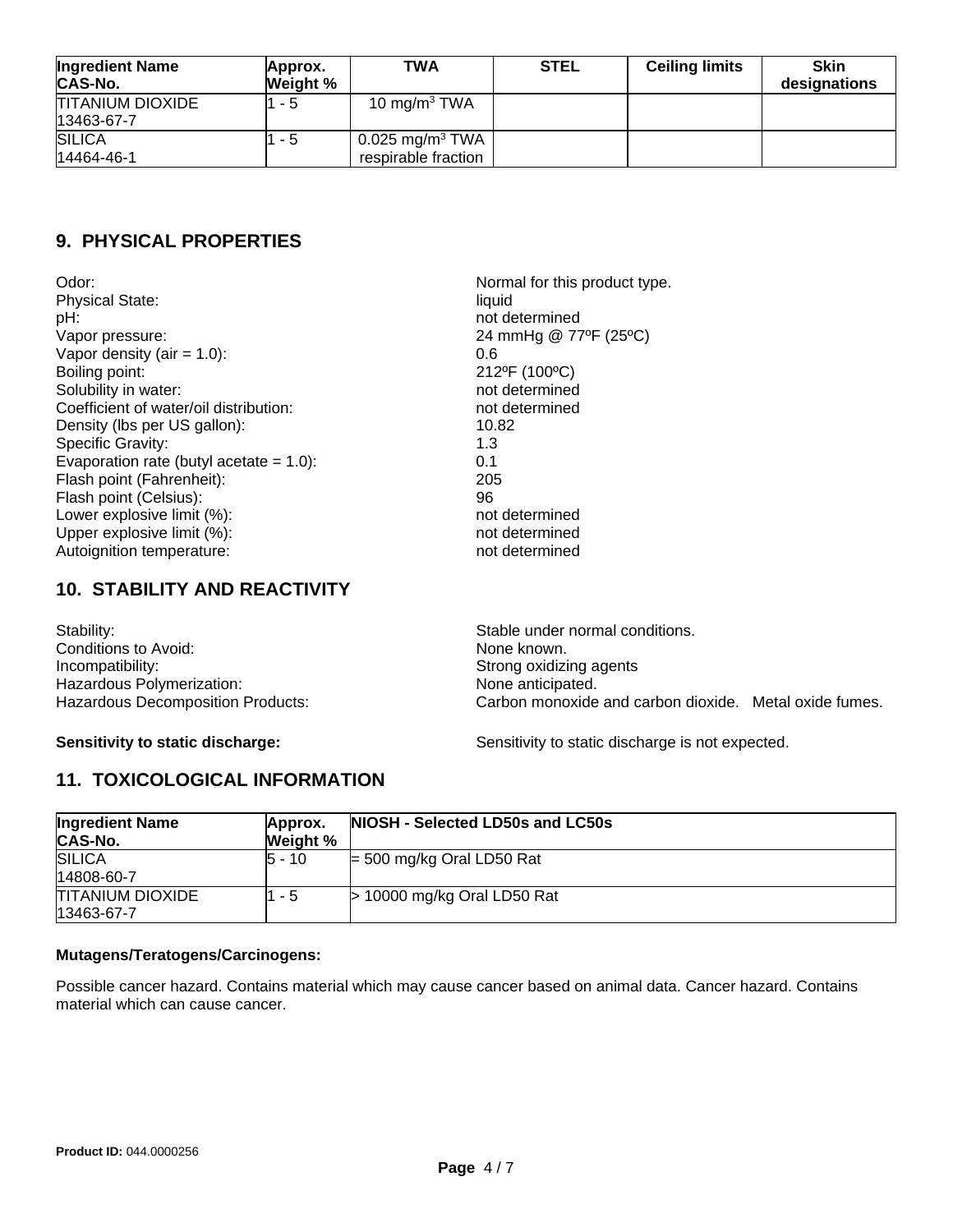Contains TIO2 which is listed by IARC as a possible human carcinogen (Group 2B) based on animal data. Neither long term animal studies, nor human epidemiology studies of workers exposed to TIO2 provide an adequate basis to conclude TIO2 is carcinogenic. TIO2 is not classified as a carcinogen by NTP, U.S. OSHA, or the U.S. EPA. Contains crystaline silica. The IARC has determined that crystaline silica inhaled in the form of quartz or cristobablite from occupational sources is carcinogenic to humans (group 1). Refer to IARC monograph 68 in conjunction with the use of these materials. Risk of cancer depends on the duration and level of exposure. In coatings products, risk is due primarily to inhalation of sanding dusts or respirable particles in spray mists. The NTP has also determined that crystaline silica is a known human carcinogen in the form of fine, breathable particles. Risk of cancer depends on duration and level of exposure in coatings products, risk is due primarily to inhalation of sanding dust or respirable particles in spray mist.

| <b>Ingredient Name</b><br><b>CAS-No.</b> | Approx.<br>Weight % | <b>California Prop 65 - Reproductive</b><br>(Female) | California Prop 65 - Carcinogen                 |
|------------------------------------------|---------------------|------------------------------------------------------|-------------------------------------------------|
| <b>SILICA</b><br>14808-60-7              | 5 - 10              |                                                      | initial date 10/1/88 -<br>Listed.<br>carcinogen |
| <b>SILICA</b><br>14464-46-1              | $1 - 5$             |                                                      | Listed: October 1, 1988<br>Carcinogenic.        |

| <b>Ingredient Name</b><br><b>CAS-No.</b> | Approx.<br>Weight % | <b>Evidence</b>     | IARC Group 1 - Human  IARC Group 2A - Limited <br><b>Human Data</b> | IARC Group 2B -<br><b>Sufficient Animal Data</b> |
|------------------------------------------|---------------------|---------------------|---------------------------------------------------------------------|--------------------------------------------------|
| <b>CLAY</b><br>66402-68-4                | $15 - 20$           |                     |                                                                     | Monograph 43 [1988]                              |
| <b>SILICA</b><br>14808-60-7              | l5 - 10             | Monograph 68 [1997] |                                                                     |                                                  |
| <b>TITANIUM DIOXIDE</b><br>13463-67-7    | $1 - 5$             |                     |                                                                     | Monograph 47 [1989]                              |
| <b>SILICA</b><br>14464-46-1              | 1 - 5               | Monograph 68 [1997] |                                                                     |                                                  |

| <b>Ingredient Name</b><br>CAS-No. | Approx.<br>Weight % | <b>NTP Known Carcinogens</b> | <b>NTP Suspect Carcinogens</b> |
|-----------------------------------|---------------------|------------------------------|--------------------------------|
| <b>SILICA</b><br>14808-60-7       | 5 - 10              | Known Human Carcinogen       |                                |
| <b>SILICA</b><br>14464-46-1       | - 5                 | Known carcinogen.            |                                |

| <b>Ingredient Name</b><br>CAS-No.     | Approx.<br>Weight % | <b>OSHA - Hazard</b><br>Communication<br><b>Carcinogens</b> | <b>OSHA - Specifically</b><br><b>Regulated Carcinogens</b> | <b>ACGIH Carcinogens</b>         |
|---------------------------------------|---------------------|-------------------------------------------------------------|------------------------------------------------------------|----------------------------------|
| <b>CLAY</b><br>66402-68-4             | $15 - 20$           | Present                                                     |                                                            |                                  |
| <b>SILICA</b><br>14808-60-7           | l5 - 10             | lPresent                                                    |                                                            | A2 Suspected Human<br>Carcinogen |
| <b>TITANIUM DIOXIDE</b><br>13463-67-7 | $-5$                | lPresent                                                    |                                                            |                                  |
| <b>SILICA</b><br>14464-46-1           | - 5                 | lPresent.                                                   |                                                            | A2 Suspected Human<br>Carcinogen |

## **12. ECOLOGICAL DATA**

No information on ecology is available.

## **13. DISPOSAL CONSIDERATIONS**

Disposal should be made in accordance with federal, state and local regulations.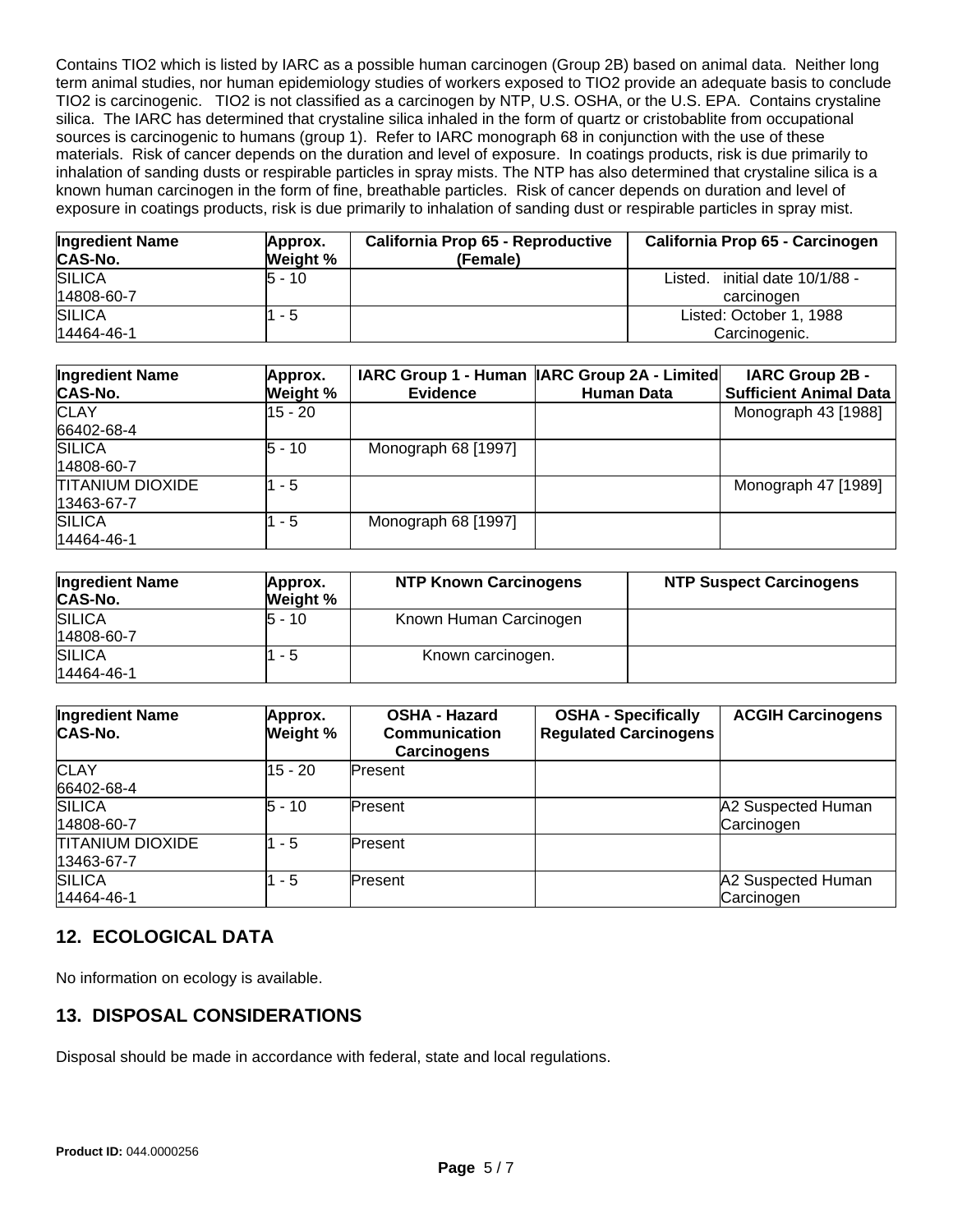## **14. TRANSPORTATION INFORMATION**

### **U.S. Department of Transportation**

UN ID Number (msds): NRPAIN

Proper Shipping Name: PAINT, NOT REGULATED

### **U.S Hazmat and/or International DG shipment exceptions**

The supplier may apply one of the following exceptions: Combustible Liquid, Consumer Commodity, Limited Quantity, Viscous Liquid, Does Not Sustain Combustion, or others, as allowed under 49CFR Hazmat Regulations. Please consult 49CFR Subchapter C to ensure that subsequent shipments comply with these exceptions.

### **Reportable Quantity Description:**

### **International Air Transport Association (IATA):**

Proper shipping name: NOT REGULATED

#### **International Maritime Organization (IMO):** Proper shipping name: NOT REGULATED

Marine Pollutant No

## **15. REGULATORY INFORMATION**

### **U.S. FEDERAL REGULATIONS:**

| SARA 311/312 Hazard Class: |     |
|----------------------------|-----|
| Acute:                     | ves |
| Chronic:                   | yes |
| Flammability:              | no  |
| Reactivity:                | no  |

Sudden Pressure: no

### **U.S. STATE REGULATIONS:**

#### **Right to Know:**

The specific chemical identity of a component may be withheld as a trade secret under 34 Pennsylvania Code, Chapter 317.

### **Pennsylvania Right To Know:**

| 13463-67-7 |
|------------|
| 14808-60-7 |
| 14464-46-1 |
| 66402-68-4 |
|            |

#### **Additional Non-Hazardous Materials**

| WATER                    | 7732-18-5           |
|--------------------------|---------------------|
| <b>PROPRIETARY RESIN</b> | <b>Trade Secret</b> |

### **California Proposition 65:**

WARNING: This product contains chemicals known to the State of California to cause cancer.

**Rule 66 status of product Not photochemically reactive.** 

### **INTERNATIONAL REGULATIONS - Chemical Inventories**

### **US TSCA Inventory:**

All components of this product are in compliance with U.S. TSCA Chemical Substance Inventory Requirements.